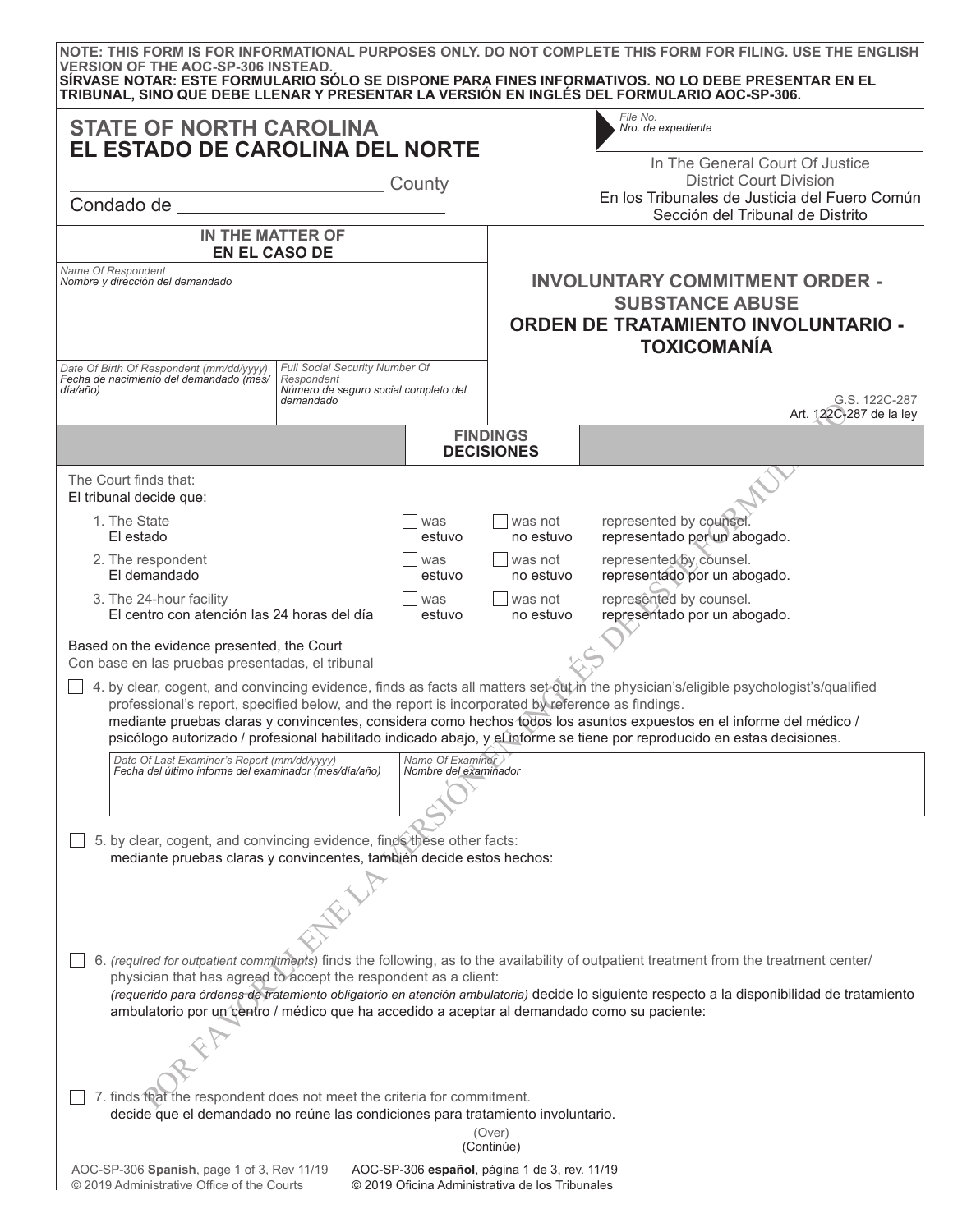## **CONCLUSIONS CONCLUSIONES**

|                                                                                                                                                        | <b>CONCLUSIONES</b>       |                             |
|--------------------------------------------------------------------------------------------------------------------------------------------------------|---------------------------|-----------------------------|
| Based on the above findings, the Court concludes that the respondent:<br>Con base en las decisiones anteriores, el tribunal concluye que el demandado: |                           |                             |
| 1. is a substance abuser.<br>es toxicómano.                                                                                                            |                           |                             |
| 2. is not a substance abuser.<br>no es toxicómano.                                                                                                     |                           |                             |
| $\overline{\phantom{a}}$ to self<br>3. is dangerous<br>presenta peligro<br>para sí mismo                                                               | to others.<br>para otros. |                             |
| 4. is not dangerous to self or others.<br>no presenta peligro para sí mismo ni para otros.                                                             |                           |                             |
|                                                                                                                                                        |                           |                             |
|                                                                                                                                                        |                           |                             |
|                                                                                                                                                        |                           |                             |
|                                                                                                                                                        |                           |                             |
|                                                                                                                                                        |                           |                             |
|                                                                                                                                                        |                           |                             |
|                                                                                                                                                        |                           |                             |
|                                                                                                                                                        |                           |                             |
|                                                                                                                                                        |                           | LET TUCKS DE ESTE FORMULATO |
|                                                                                                                                                        |                           |                             |
|                                                                                                                                                        |                           |                             |
|                                                                                                                                                        |                           |                             |
|                                                                                                                                                        |                           |                             |
|                                                                                                                                                        |                           |                             |
|                                                                                                                                                        |                           |                             |
|                                                                                                                                                        |                           |                             |
|                                                                                                                                                        |                           |                             |
|                                                                                                                                                        |                           |                             |
|                                                                                                                                                        |                           |                             |
|                                                                                                                                                        |                           |                             |
|                                                                                                                                                        |                           |                             |
|                                                                                                                                                        |                           |                             |
|                                                                                                                                                        |                           |                             |
| PORFEL WEBER WARESONE                                                                                                                                  |                           |                             |
|                                                                                                                                                        | (See Order on reverse)    |                             |

(Véase la orden en el reverso)

AOC-SP-306 **español**, página 2 de 3, rev. 11/19 © 2019 Oficina Administrativa de los Tribunales